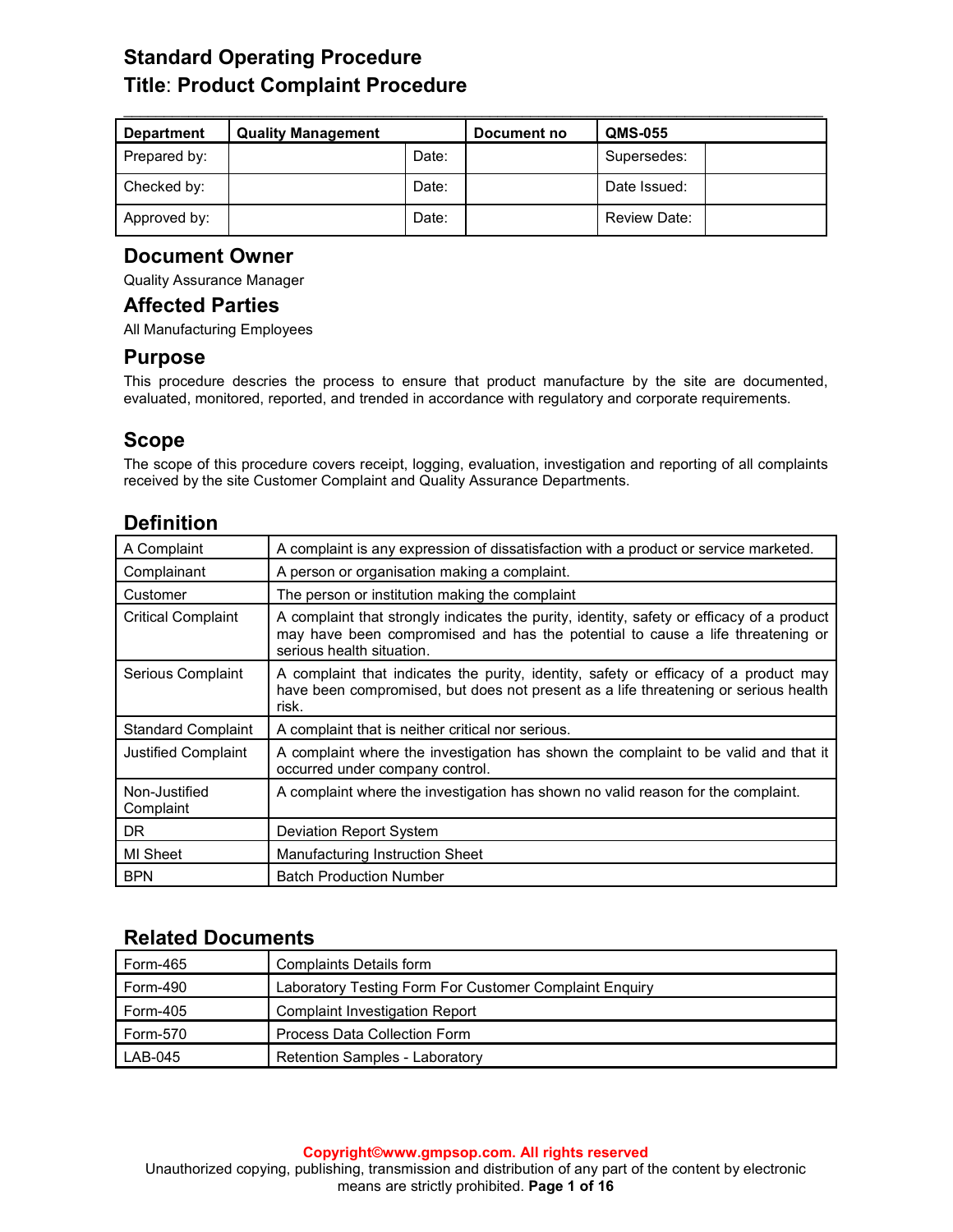- If the customer has returned multiple samples of the same batch number and clearly indicated that all are for the same issue, then these are be logged as one complaint.
- 1.6 The package containing the complaint form (**Form-465**) and sample is send to the Quality Assurance where the details are checked and an evaluation of the product can be made.

 $\_$  , and the set of the set of the set of the set of the set of the set of the set of the set of the set of the set of the set of the set of the set of the set of the set of the set of the set of the set of the set of th

## **2. Evaluation of Complaints**

After getting the Complaint Details Form and the samples, the QA Staff has to initiate the following things:

- The initial evaluation of complaints
- Create a QA complaints spreadsheet and enter details of the complaint in the file
- Determine the investigation plan and send the complaint samples to either in Production, Laboratory or other contract manufacturers as appropriate.
- Ensure the complaint investigation and documentation is completed within the time frames.
- The Area Managers or Laboratory Manager should be responsible for giving the complaint sample to appropriate staff for investigation with necessary directions (i.e. Finished Product specification or control method) and to finish within the specified time. They have to ensure any corrective action is taken to rectify problems identified.

#### **2.1. Initial Evaluation**

To be read in conjunction with Appendix 1.

- 2.1.1. QA Staff has to read all information available in the Complaint Details Form concerning the particular complaint. Ensure that all information entered in the form is correct, and make necessary changes if it is not.
- 2.1.2. Check batch number details for all parts of the product returned. The product and the outer packaging may have been interchanged. If the batch numbers are different, then use the batch number of the actual product or unit. Enter details into QA Complaint spreadsheet like Expiry Date, product Code and Box Number for storage of sample after evaluation**.**
- 2.1.3. Enter information relating to the quantity and condition of product received, e.g. number of units, containers are whether full, empty, used, opened, sealed or damaged,. (This is very important, especially if tampering with the product is suspected.)
- 2.1.4. Label the returned product securely with the Complaint Reference Number quoted from the Complaint form (**Form-465**) and the Storage Box Number on all sections of the complaint sample that are able to be separated e.g. Outer packaging.
- 2.1.5. For suspect counterfeit or tampering complaints the chain of custody needs to be maintained. Refer to section 7 of this SOP.
- 2.1.6. Determine if the complaint is critical, serious or standard. If the complaint is critical in nature inform the QA Manager, or delegate. Complaints should be worked on in order of severity, (i.e. critical complaints get highest priority).
- 2.1.7. Determine the Site of manufacture.
	- If the product has been in-house manufactured, go to section 2.2.
	- If the product has been imported or contract manufactured, go to section 2.3.

#### **2.2. Complaints for In-house Manufactured Goods**

To be read in conjunction with Appendix 2.

2.2.1. Review the old complaints in the QA Complaint Spreadsheet to determine whether a similar complaint has been received.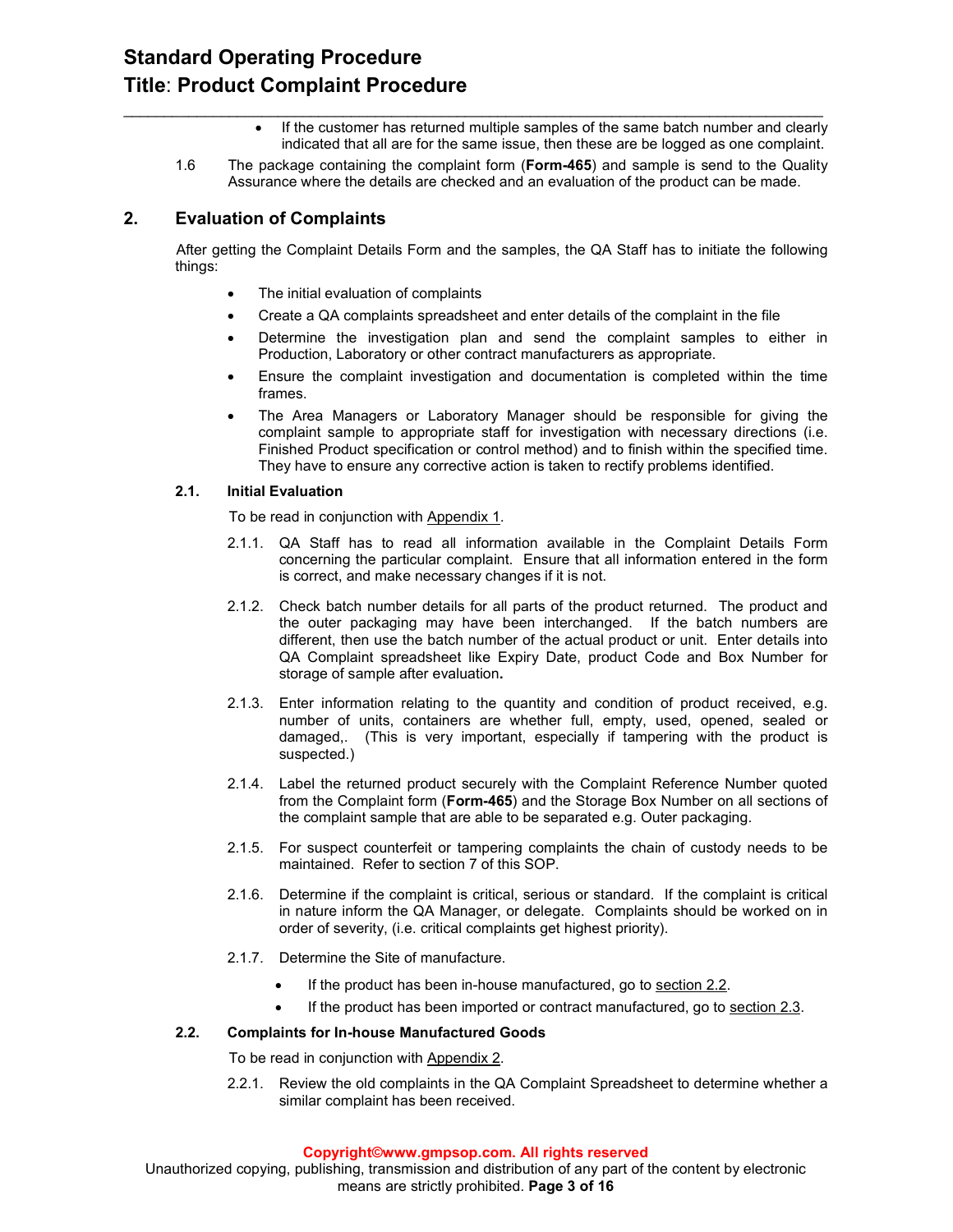# **Standard Operating Procedure Title**: **Product Complaint Procedure**

- 5.2.2. Sample is to be placed in a sealed, preferably transparent plastic envelope that is securely sealed.
- 5.2.3. If the envelope has to be opened, then the person, who is at that time in possession of the envelope, shall record in the notebook or forms, the details as to why it was opened, the time and date, who was present and when the envelope was resealed.
- 5.3. QA management will inform the supply chain manager that a suspect sample has been received at site and initiates the investigation which includes the following steps:

 $\_$  , and the set of the set of the set of the set of the set of the set of the set of the set of the set of the set of the set of the set of the set of the set of the set of the set of the set of the set of the set of th

- 5.3.1. Determines the site at which sample should be investigated and securely forwards sample to manufacturing site with the Chain of Custody form if appropriate.
- 5.3.2. For samples investigated in house, the following are suggestions for the examination of suspect samples:

#### 5.3.2.1. **Examination of the Pack**

- 1. Visually check pack against "market pack" and for pack completeness.
- 2. Dimensional characteristics.
- 3. Artwork comparison which includes the following:
	- Wrong or extra wording
	- Stickering / Overstickering / Hand Stamps
	- Colour variation
	- Company logo
	- Font differences.
- 4. On-line Data which includes the following:
	- Confirm batch/lot number
	- Confirm batch/lot number/expiry date match
	- Differences in application of the variable data, (e.g. Printing/embossing)
	- Standards of presentation of variable data.
- 5.3.2.2. **Product Examination**
	- Non-Destructive Testing
	- Dimensional characteristics
	- Appearance, intagliation, colour
	- Destructive Testing (i.e. Assay)

### **6. Reply to complaints**

6.1. It is the responsibility of the Customer Service Representative or Manager to write a response, have it reviewed and signed off by Marketing and Customer Service Manager and send to the customer within four weeks of receiving a complaint.

## **7. Appendix 1: Product Complaint Initial Evaluation Flowchart**

**Copyright©www.gmpsop.com. All rights reserved**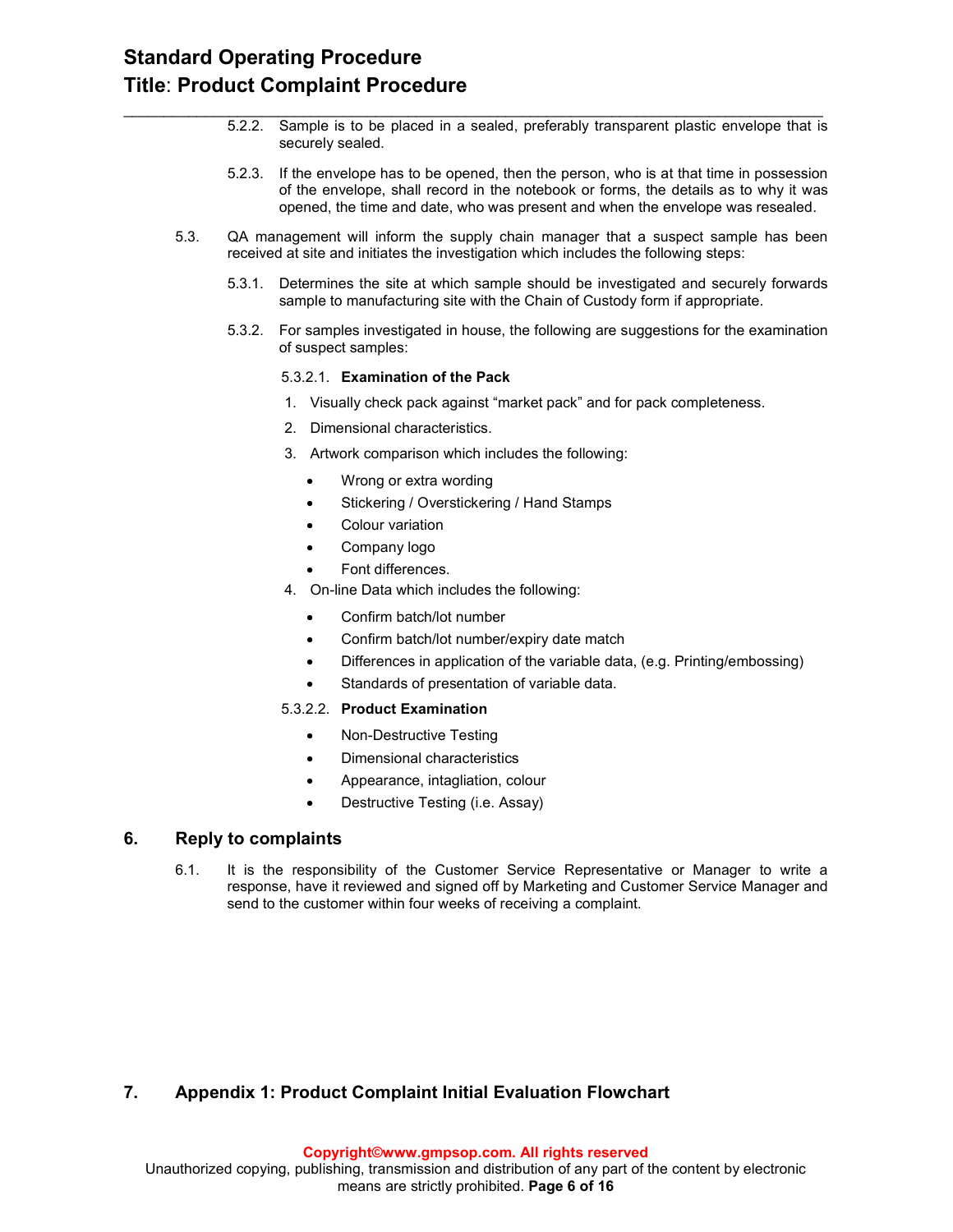# **Standard Operating Procedure Title**: **Product Complaint Procedure**



## **8. Appendix 2: Locally Manufactured Complaints Flowchart**

 $\_$  , and the set of the set of the set of the set of the set of the set of the set of the set of the set of the set of the set of the set of the set of the set of the set of the set of the set of the set of the set of th

**Copyright©www.gmpsop.com. All rights reserved** 

Unauthorized copying, publishing, transmission and distribution of any part of the content by electronic means are strictly prohibited. **Page 8 of 16**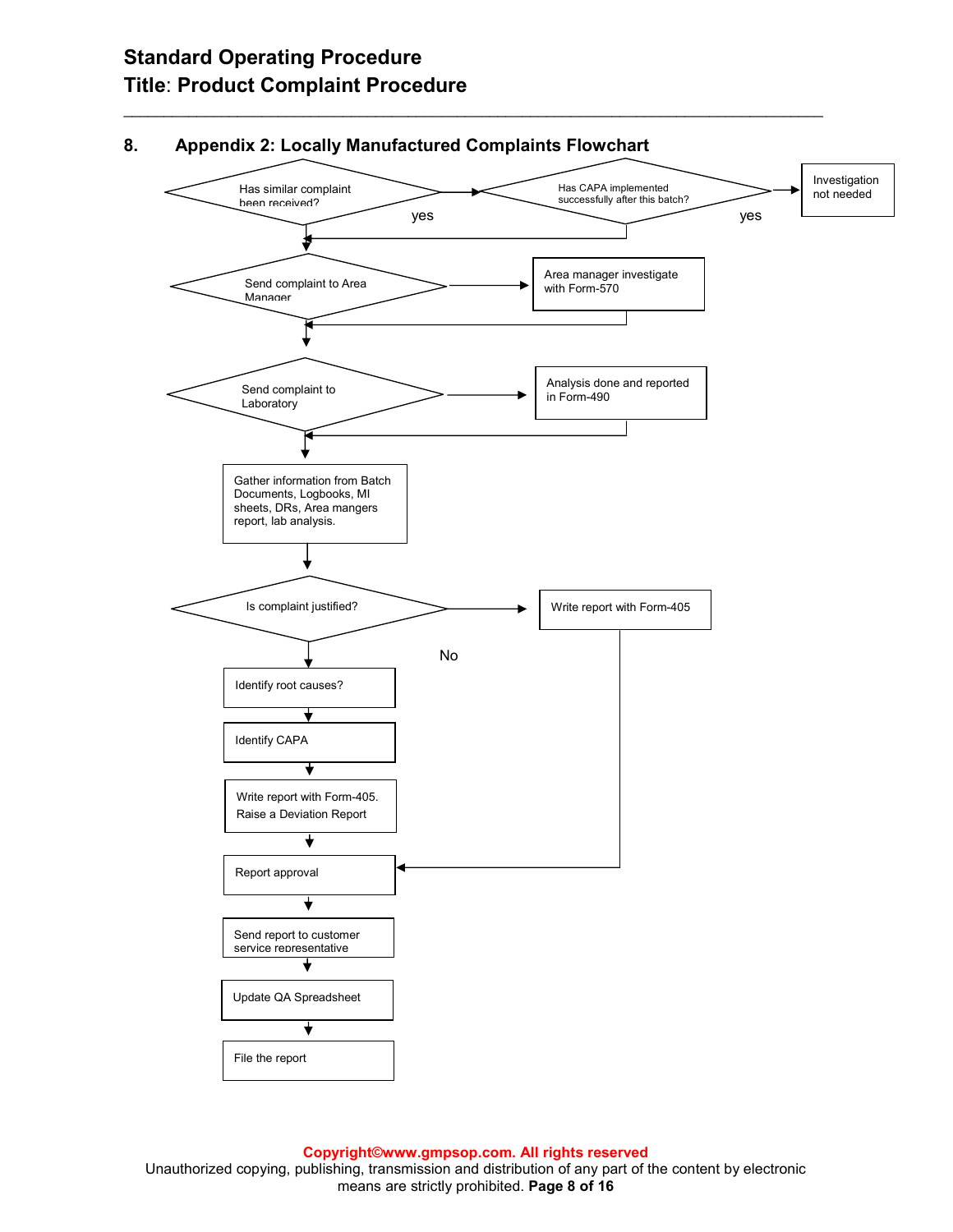Form-490<br>Issue date:

# **Issue date:**  Laboratory Testing Form For Customer Complaint Enquiry **Laboratory Testing Form For Customer Complaint Enquiry**  (Ref. SOP QMS-055)

Copyright differencem. All rights and distribution of any part of the content by electronic means are strictly prohibited. Page 11 of 16<br>Unauthorized copying, publishing, transmission and distribution of any part of the co Unauthorized copying, transmission and distribution of any part of the content by electronic means are strictly prohibited. **Page 11 of 16 Copyright©www.gmpsop.com. All rights reserved**